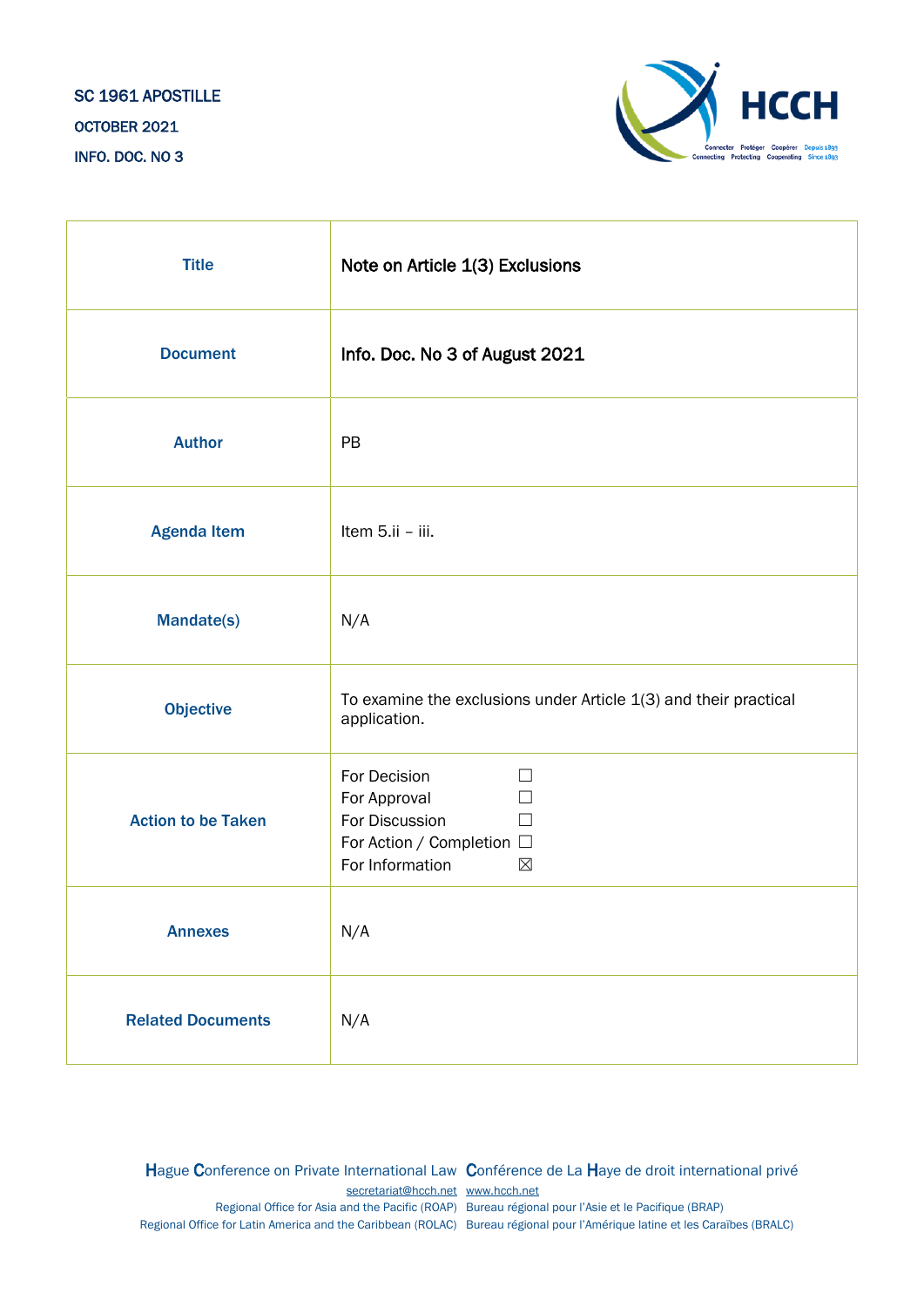# **Table of Contents**

| $\mathbf{L}$ |    |  |  |
|--------------|----|--|--|
| II.          |    |  |  |
|              | A. |  |  |
|              | B. |  |  |
| III.         |    |  |  |
|              | A. |  |  |
|              | B. |  |  |
| IV.          |    |  |  |
| $V_{\cdot}$  |    |  |  |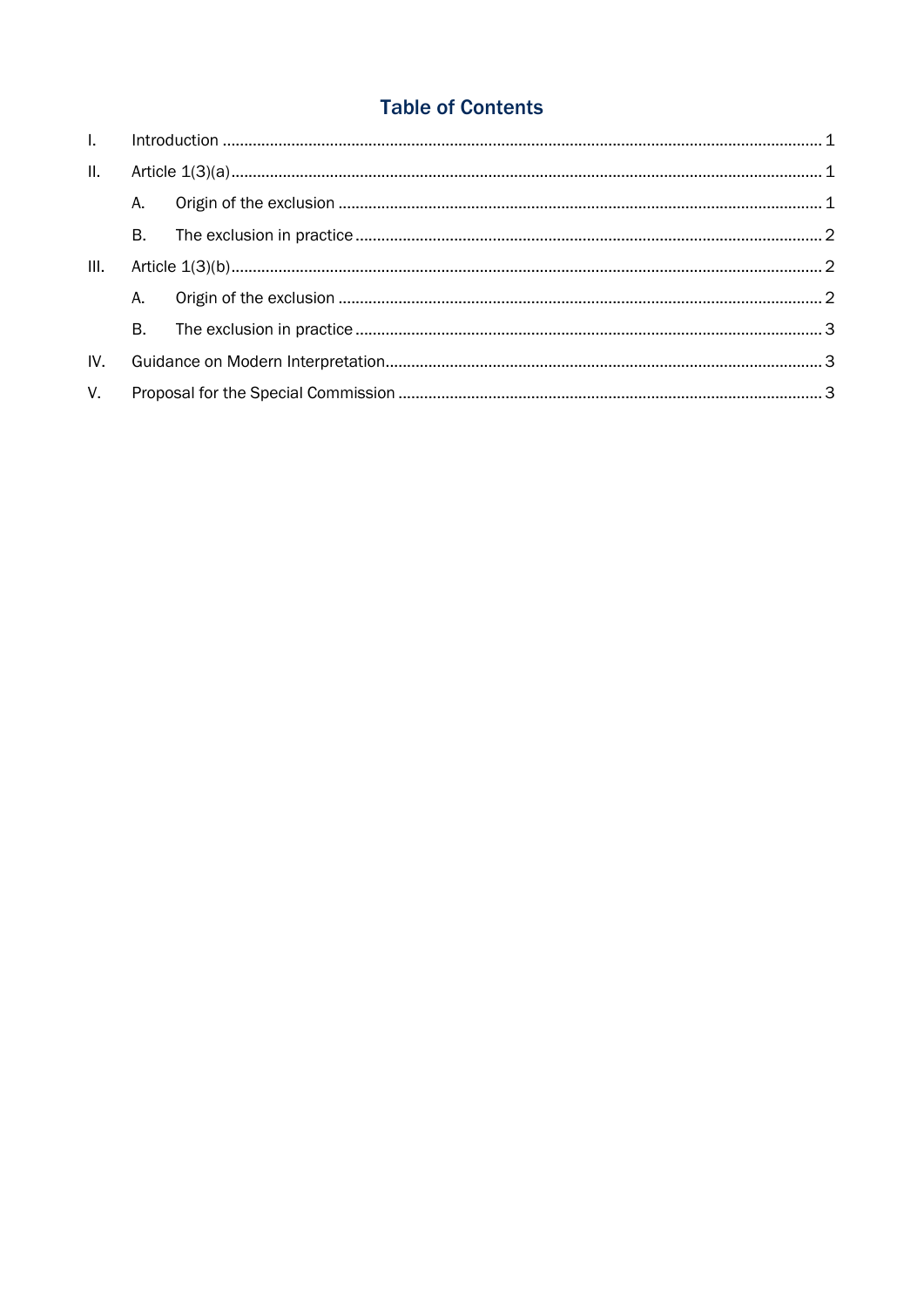# Note on Article 1(3) Exclusions

#### <span id="page-2-0"></span>I. Introduction

- 1 When defining the scope of the Apostille Convention, the drafters settled on the term "public documents" because of its encompassing interpretation, <sup>1</sup> the argument being this would allow the maximum number of documents to benefit from the simplified procedure established by the Convention.
- 2 In an effort to be precise, types of documents that are considered to be public documents were included in Article 1(2). The drafters also chose to expressly exclude two categories from the scope of the Convention in Article 1(3):
	- a. documents executed by diplomatic or consular agents; and
	- b. administrative documents dealing directly with commercial or customs operations.
- 3 The drafters of the Convention sought to use the Apostille Certificate to facilitate the cross-border movement of documents. The history of negotiations show that the Article 1(3) exclusions were included for the same reasons: to avoid imposing additional formalities for authentication where it had not previously been required.<sup>2</sup>
- 4 Against this background, this document outlines the reasoning behind the Article 1(3) exclusions and examines their modern operation in practice.

## <span id="page-2-2"></span><span id="page-2-1"></span>II. Article  $\mathbf{1}(3)(a)$

#### A. Origin of the exclusion

- 5 Diplomatic or consular agents regularly execute documents in the territory of the State to which their Embassy or diplomatic mission is accredited (the "host State"), in the exercise of their functions on behalf of the State that they represent (the "sending State"). This is a function recognised under the *Vienna Convention of 24 April 1963 on Consular Relations*, where the agent acts as a notary, civil registrar, or in a capacity of a similar kind.<sup>3</sup>
- 6 The drafters considered it "inappropriate" to apply the rules of the Convention to these documents, as it would have complicated rather than simplified their movement.<sup>4</sup> This is because a document executed by a diplomatic or consular agent in the host State would then have to be sent to a Competent Authority in the agent's sending State for an Apostille, only to have the document later returned to the host State where it was first executed for use.
- 7 In addition, at the time of the Apostille Convention's negotiation, the Council of Europe which had a similar Membership – was considering the development of a separate Convention on consular matters. <sup>5</sup> This Convention, now known as the *European Convention on the Abolition of Legalisation of Documents executed by Diplomatic Agents or Consular Officers*, included a full dispensation of legalisation for documents executed by diplomatic and consular agents. If an Apostille Certificate was required for these documents, it would have imposed a higher burden than this new Convention.

<sup>&</sup>lt;sup>1</sup> The drafters aimed to encompass all documents other than those signed by persons in their private capacity, and the term "public documents" was considered preferable to "official documents" for this purpose. See Explanatory Report, Section B, I. Article 1.

<sup>2</sup> See Explanatory Report, Section B, III. Art. 3.<br>See Vienna Convention of 24 April 1963 on

<sup>3</sup> See *Vienna Convention of 24 April 1963 on Consular Relations*, Art. 5(f).

<sup>4</sup> See Explanatory Report, Section B, I. Art. 1.<br>5 See "Proces-verbal No. 4" in HCCH Actes

<sup>5</sup> See "Procès-verbal No 4", in HCCH. *Actes et documents de la Neuvième session* (Proceedings of the Ninth Session) (1960), Tome II, Légalisation, p. 94.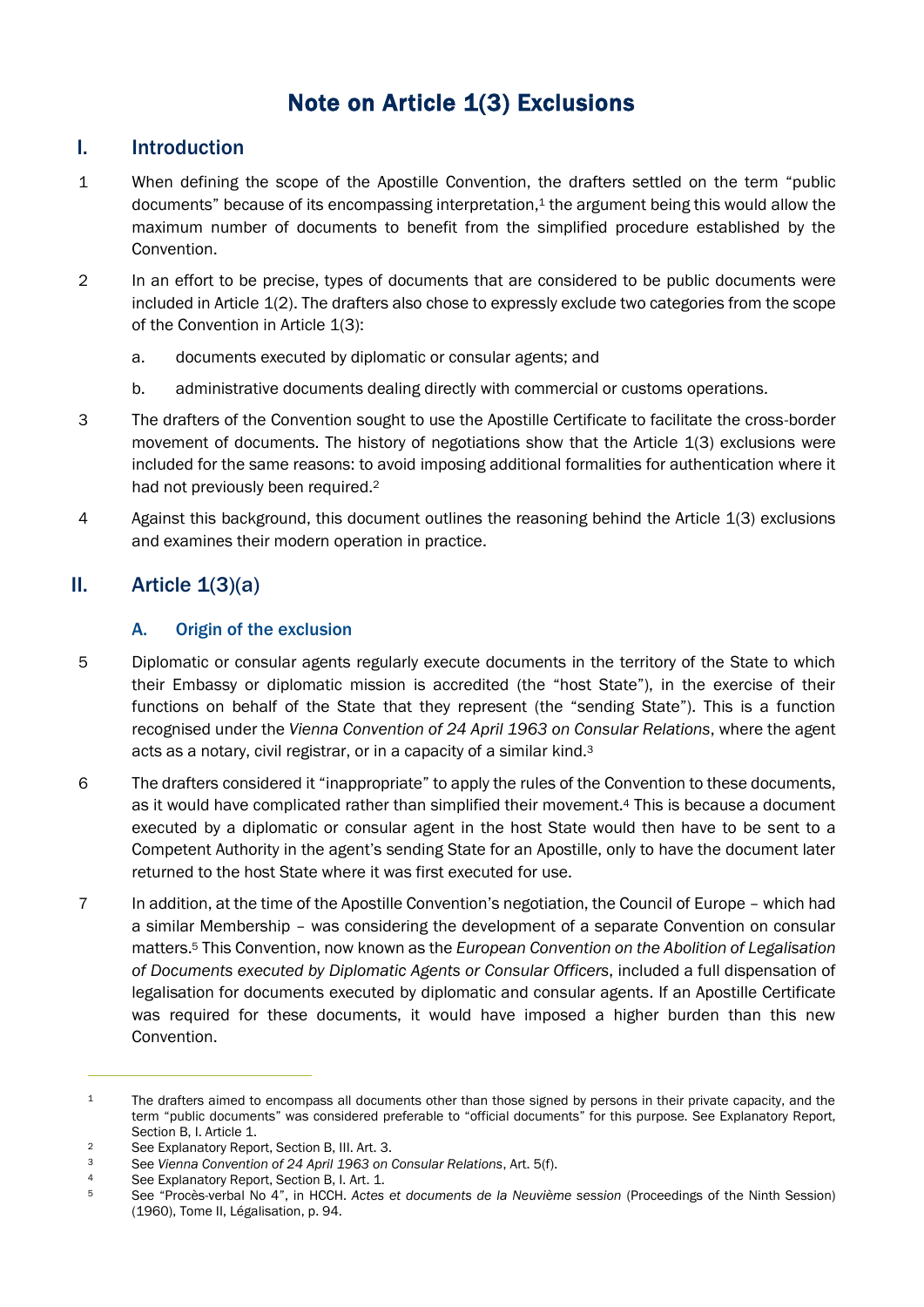#### B. The exclusion in practice

- <span id="page-3-0"></span>8 The exclusion envisages a situation where the State of destination is the host State and legalisation would therefore not be required. The bigger practical problem is when a public document is executed by a diplomatic or consular agent for presentation in a third State (*i.e.*, neither the host State nor the sending State). If the exclusion is applied, the document cannot be apostillised by the host State, which would consider it a foreign document, nor by the sending State. This has the result that a document issued by an Embassy may be subject to legalisation for production in a third State, thereby imposing a higher burden than the Convention.
- 9 In response to the increasing movement of people, and the associated movement of public documents, some Contracting Parties now issue Apostilles for documents emanating from their Embassies or diplomatic missions abroad. This practice includes instances where the document is executed, issued, or generated at the Embassy or mission.
- 10 Technology has also played a role in the evolution of this exclusion, facilitating interactions between diplomatic missions and their capitals. The complications envisaged by the drafters of the Convention were largely driven by the paper-based format. Public documents executed by diplomatic or consular agents abroad can now be transmitted electronically back to the sending State or registered electronically in databases maintained by the sending State. The electronic Apostille Programme (e-APP) has also reduced the relevance of location, encouraging Contracting Parties to facilitate the online submission of Apostille applications, issuances, and verifications.
- 11 Finally, while the European Convention has been adopted by 24 States,<sup>6</sup> the global coverage of the Apostille Convention means it remains the more widely used Convention. For those that are only party to the Apostille Convention and cannot benefit from some other bilateral or multilateral instrument, there is no other mechanism for the simplified authentication of diplomatic and consular documents if the Article 1(3) exclusion is applied.

## <span id="page-3-2"></span><span id="page-3-1"></span>III. Article  $\mathbf{1}(3)(b)$

#### A. Origin of the exclusion

- 12 The Article 1(3)(b) exclusion intended to avoid imposing additional formalities where they did not otherwise exist. This was because, at the time of negotiation, commercial or customs documents were already given "favoured treatment" by many countries through simplified procedures or exemption from legalisation.<sup>7</sup>
- 13 There was some discussion around whether an Apostille should be required for certificates of origin and import / export licences; however, this approach was not adopted. The drafters noted that, for import / export licenses specifically, in a majority of cases these documents are used in the country of issue and therefore do not require legalisation. Where a formality is imposed, it is not typically to authenticate the document's origin, but its content (to which an Apostille does not relate).<sup>8</sup>
- 14 In addition, the express inclusion of the qualifiers "administrative" and "directly" was to ensure the exclusion was not too general, and that certain commercial documents, such as contracts, powers of attorney, and certificates issued by patent offices would still fall within the scope of the Convention.<sup>9</sup>

<sup>6</sup> For more information, including a list of Contracting States, see < [https://www.coe.int/en/web/conventions/full](https://www.coe.int/en/web/conventions/full-list?module=signatures-by-treaty&treatynum=063)[list?module=signatures-by-treaty&treatynum=063](https://www.coe.int/en/web/conventions/full-list?module=signatures-by-treaty&treatynum=063) >.

<sup>7</sup> See Explanatory Report, Section B, I. Art. 1.<br>8 *Ibid.* 

<sup>8</sup> *Ibid*.

<sup>9</sup> *Ibid*.